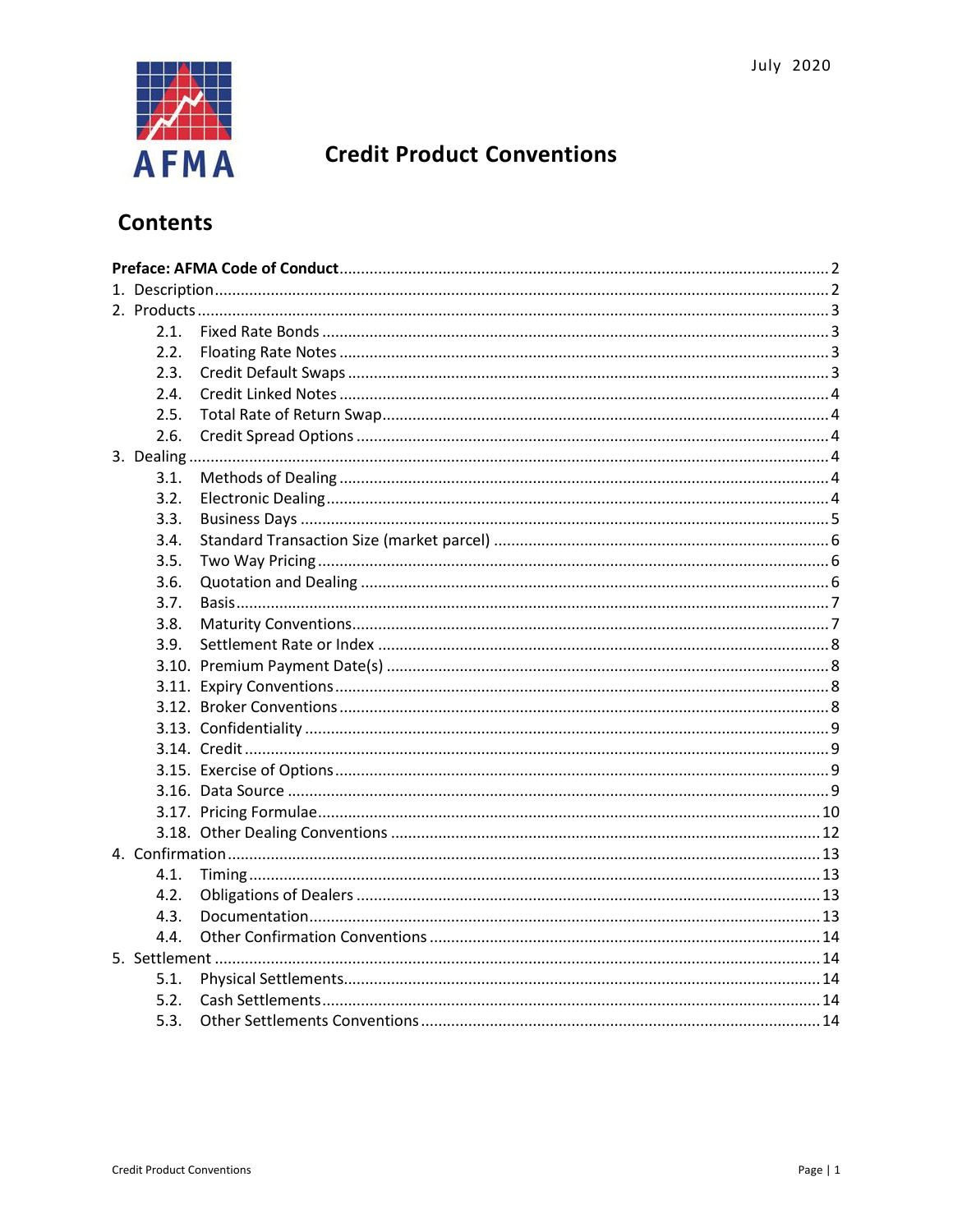# <span id="page-1-0"></span>**Preface: AFMA Code of Conduct**

AFMA promotes efficiency, integrity and professionalism in Australia's financial markets. The AFMA Code of Conduct (the Code) clearly articulates the ethical principles for minimum acceptable standards of behaviour and supports responsible decision making by firms and individuals engaged in financial markets activities.

All AFMA Financial Markets Members and Partner Members<sup>1</sup> are expected to observe the Code and operate with integrity, professionalism and competence. The Code is designed to support behaviors that put the interests of clients, the firm and the wider community ahead of personal or individual interests, and promotes confident participation by users in Australia's OTC markets.

```
The Code is presented in two parts – the Ethical Principles and the Guidelines.
```
Market participants are reminded that they are generally expected to observe and adhere to the market standards and conventions as set out below when engaging in any form of market dealing.

# <span id="page-1-1"></span>**1. Description**

### **Credit Products** Credit Products can be split into two distinct types: **Long Term Credit Securities** These are long-term debt instruments that are issued by entities other than the Australian Commonwealth and State Government Financing Agencies. These include supranational, corporate bonds and asset-backed securities such as residential mortgage-backed securities. They create an obligation for the issuer to pay a series of periodic interest payments at regular intervals and return the face value to the holder at maturity. These payments can be either set at a fixed rate or a floating rate. Long Term Credit Debt Securities have terms to maturity ranging from 6 months to 25 years. Long Term Credit Securities can be further divided into two key product types: **Fixed Rate Bonds** and **Floating Rate Notes. Credit Derivatives** The global OTC Credit Derivative market encompasses a number of specific instrument types. The principal inter-bank product is the **Credit Default Swap** however the other key products are **Total Rate of Return Swaps**, **Credit Linked Notes** and **Credit Spread Options**. Credit Derivatives isolate the credit risk of an underlying asset and allow this risk to be transferred from the Protection Buyer to the Protection Seller. The contracts are negotiated under standardised International Swaps and Derivatives Association Inc (ISDA) documentation. The contractual terms and definitions contained in each trade confirmation refer specifically to a market accepted publication by ISDA. The principal credit derivative traded in the interbank market is the Credit Default Swap (CDS) although some Total Rate of Return Swaps (TROR) and Credit-Linked Notes (CLN) are also being dealt between interbank counterparties. The following market conventions relate specifically to CDS and TROR's. These Conventions reflect current market practices and are maintained by the AFMA Credit Trading Committee.

<sup>1</sup> As defined in the AFMA Constitution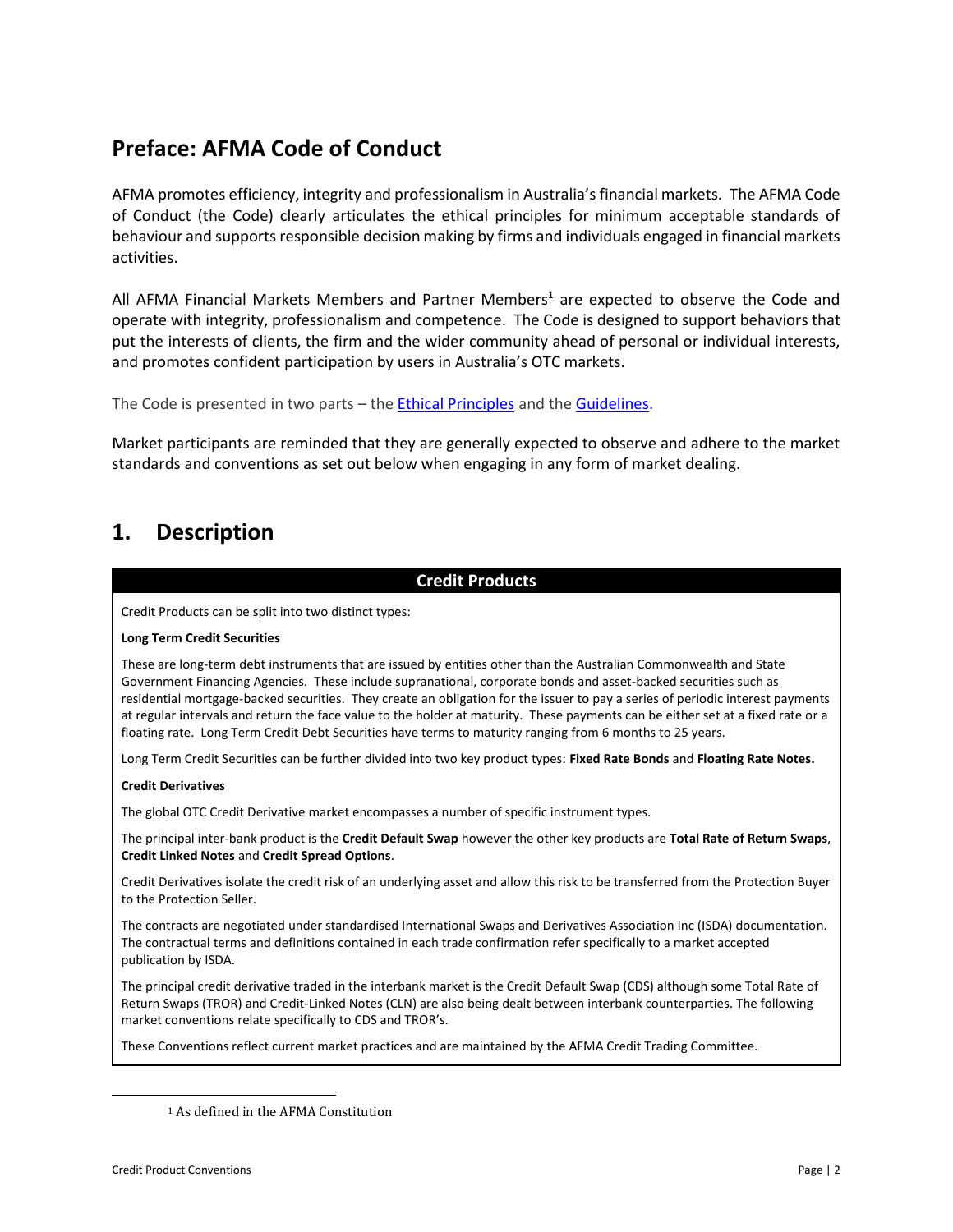# <span id="page-2-0"></span>**2. Products**

### <span id="page-2-1"></span>**2.1. Fixed Rate Bonds**

### **Fixed Rate Bonds**

A Fixed Rate Bond is a debt instrument which pays a fixed rate of interest (coupon) at specified dates over the term of the debt, as well as repaying the principal on the maturity date. Typically the interest is paid semi-annually.

### <span id="page-2-2"></span>**2.2. Floating Rate Notes**

### **Floating Rate Notes**

A Floating Rate Note is a debt instrument which pays a variable rate of interest (coupon) at specified dates over the term of the debt, as well as repaying the principal on the maturity date. The floating rate is usually a money market reference rate, such as BBSW, plus a fixed margin. Typically the interest is paid quarterly or monthly.

## <span id="page-2-3"></span>**2.3. Credit Default Swaps**

### **Credit Default Swaps**

Credit Default Swaps (CDS) are notional principal instruments that isolate and transfer the credit risk on a defined 'Reference Entity' from the Protection Buyer to the Protection Seller, in exchange for a Fixed Rate payment payable by the Buyer. Upon the occurrence of a defined 'Credit Event' during the term of the contract, the Protection Seller pays a Floating Rate payment under either Cash Settlement, Physical Settlement or an Auction Settlement mechanism.

**Auction Settlement** is the market standard for the inter-bank market. Auction settlement requires cash to be paid as the differential between 100% and a Final Price determined via an ISDA-determined Auction Process multiplied by the notional principal amount of the contract. CDS may be written against individual Reference Entities or baskets of Reference Entities, and against a range of underlying credit risks, including Corporate / Sovereign Bonds; Corporate Loans; Trade Receivable Accounts; Derivative Contracts (e.g. Interest Rate Swaps); and any other form of identifiable credit risk.

There are a number of liquid CDS baskets traded globally, for which full details of each can be obtained from the index administrator Markit™ <http://www.markit.com/>

The most liquid basket CDS traded in Australia is the **iTraxx Australia** Index. This is an index comprised of 25 of the most liquid single name investment grade Reference Entities. The current selection rules for determining the entities are detailed hereunder: [http://www.markit.com/assets/en/docs/products/data/indices/credit-index](http://www.markit.com/assets/en/docs/products/data/indices/credit-index-annexes/Markit%20iTraxx%20Australia%20S20%20Rulebook%20Final%20v2.pdf)[annexes/Markit%20iTraxx%20Australia%20S20%20Rulebook%20Final%20v2.pdf](http://www.markit.com/assets/en/docs/products/data/indices/credit-index-annexes/Markit%20iTraxx%20Australia%20S20%20Rulebook%20Final%20v2.pdf)

The terms and conditions that govern the mechanics of the CDS are strictly contractual, and are managed under standardised ISDA documentation.

Credit Default Swap market participants are reminded that the domicile of the Reference Entity `gives rise to various market standard terms. These are defined at http://www.isda.org/c\_and\_a/Credit-Derivatives-Physical-Settlement-Matrix.html

Further information on the mechanics of Credit Default Swaps can be found at [http://www.isdacdsmarketplace.com/about\\_cds\\_market](http://www.isdacdsmarketplace.com/about_cds_market)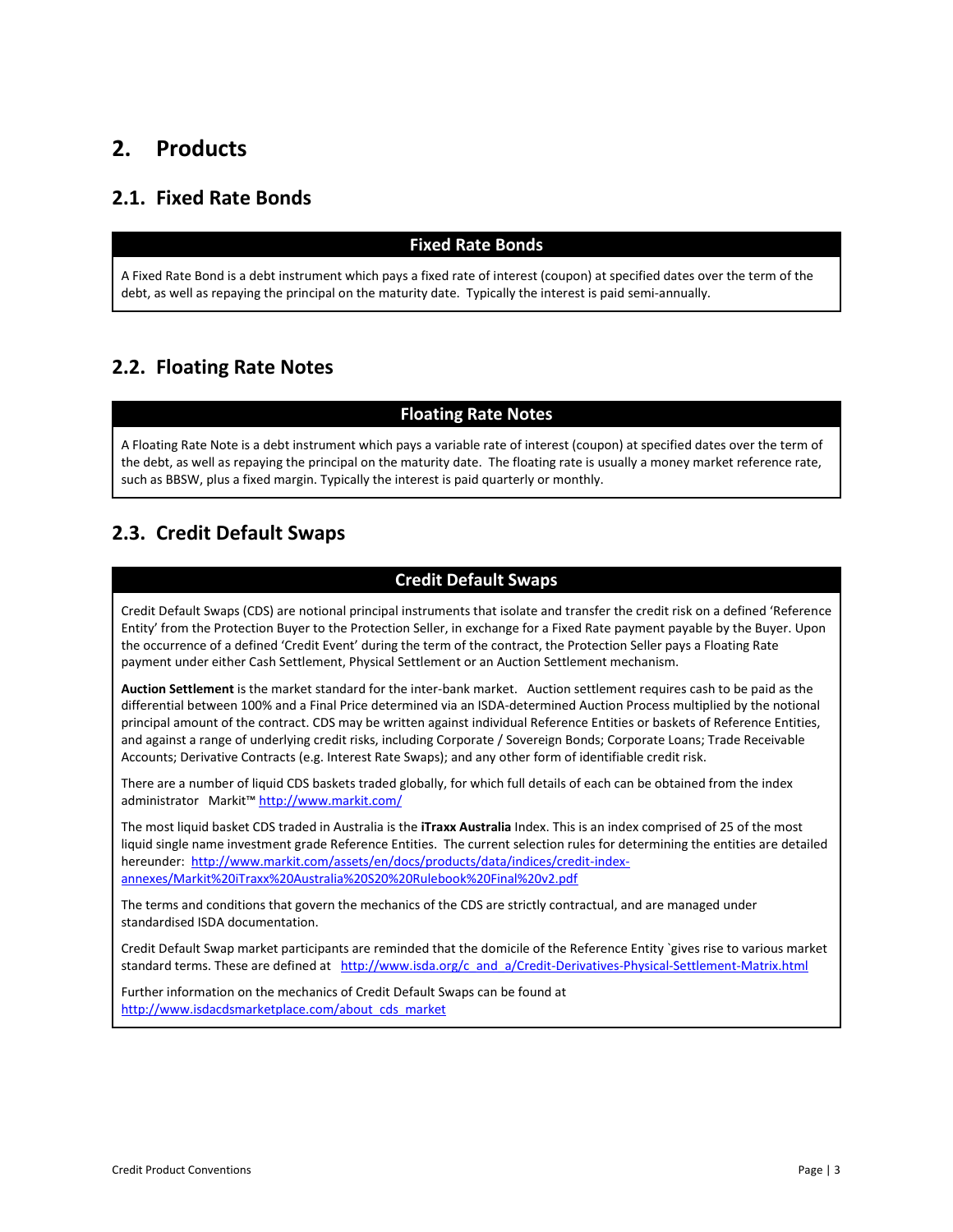## <span id="page-3-0"></span>**2.4. Credit Linked Notes**

### **Credit Linked Notes**

A Credit Linked Note is a structured, synthetic cash security, issued by a Protection Buyer to a Protection Seller against the credit default risk on a specified Reference Entity, with the redemption calculation at maturity being dependent upon the occurrence of a defined Credit Event during the life of the Note. The coupon payments during the life of the Note are priced relative to the credit risk of the Reference Entity.

The generic terms and conditions of a Credit Linked Note are similar to that of a Credit Default Swap.

### <span id="page-3-1"></span>**2.5. Total Rate of Return Swap**

### **Total Rate of Return Swap**

A Total Rate of Return Swap is an off-balance sheet transaction that creates a synthetic long position for an investor (referred to as the *Total Return Receiver*) on an underlying reference instrument. In effect, the *Total Return Receiver* enjoys the total economic returns and benefits of the underlying Reference Security, including cash flows and capital gain / loss while simultaneously assuming all the market, price and credit risk exposure of the security, without actually purchasing it. In return for the total return on the underlying Reference Security, the *Total Return Receiver* pays the *Total Return Payer* a spread over the relevant benchmark, to cover the latter's balance sheet and other costs.

### <span id="page-3-2"></span>**2.6. Credit Spread Options**

### **Credit Spread Options**

A Credit Spread Option is a bilateral financial contract in which the Buyer pays a premium to acquire the right, but not the obligation, to buy (call option) or sell (put option) a reference obligation at a predetermined spread (strike), on a fixed date (European) or at any time preceding the expiry (American).

A Buyer would exercise a credit spread put (call) option when the credit quality of the Reference Entity has deteriorated (improved). The credit spreads represent the margin relative to some reference rate charged to compensate the investor for the risk of default of the underlying credit risk.

# <span id="page-3-3"></span>**3. Dealing**

### <span id="page-3-4"></span>**3.1. Methods of Dealing**

### **All Products**

The main methods of dealing are direct via telephone, via brokers or via electronic platforms.

## <span id="page-3-5"></span>**3.2. Electronic Dealing**

### **All Products**

The increasing sophistication of financial markets has created a space for brokers, dealers and clients to access markets via electronic platforms.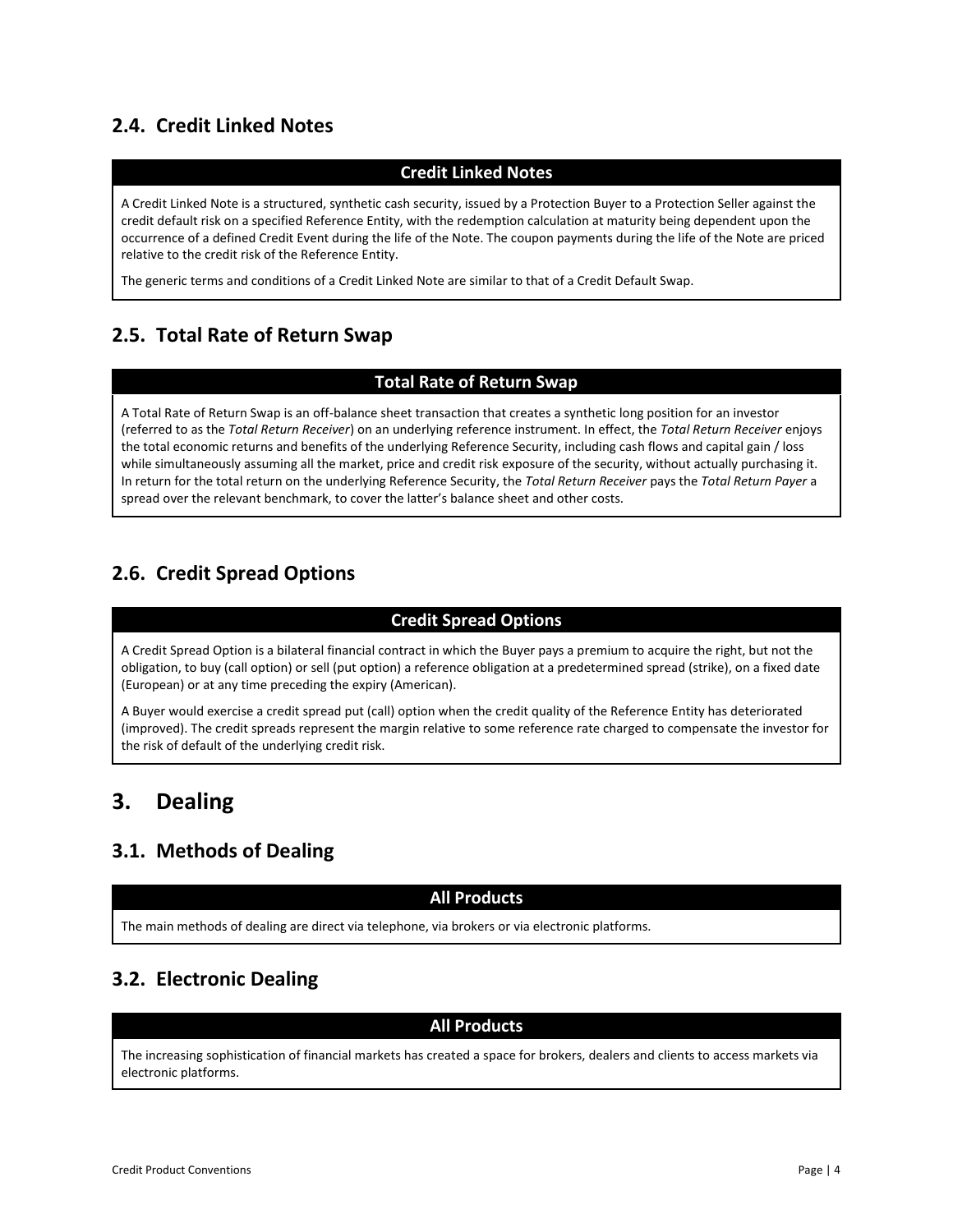### <span id="page-4-0"></span>**3.3. Business Days**

#### **Long Term Credit Securities**

#### **Good Business Day:**

A good business day is defined as any day on which banks in the state of New South Wales (NSW) are generally open for business, or a day other than one on which banks in NSW are obliged or permitted to close excluding Saturday and Sunday.

Essentially, NSW business days are weekdays (Monday to Friday) other than NSW public holidays as gazetted under the NSW state government's Banks and Bank Holidays Act 1912.

That said Australian OTC markets generally tend to operate in a reduced capacity on gazetted NSW public holidays that are not similarly gazette in Victoria.

#### **Non Business Day:**

A non business day is defined as any day on which banks in the state of NSW are generally obliged or permitted to close, including Saturday and Sunday.

In general, AFMA recommends that transactions should not be negotiated for settlement or price fixing (rollover) on a non business day.

Other conventions can be utilised, if agreed upon at the time of dealing by the bilateral parties to the transaction.

#### **Credit Derivatives**

Trading times are as the parties require, normally 8:00am to 5:00pm in the physical location of the trading counterparties.

Business Days are to be negotiated bi-laterally at the time of dealing and specifically defined in the trade Confirmation as per the ISDA Standard Australia and New Zealand "Physical Settlement Matrix" found via: [http://www.isda.org/c\\_and\\_a/Credit-](http://www.isda.org/c_and_a/Credit-Derivatives-Physical-Settlement-Matrix.html)[Derivatives-Physical-Settlement-Matrix.html](http://www.isda.org/c_and_a/Credit-Derivatives-Physical-Settlement-Matrix.html)

A Business Day is defined as any day on which banks are open for business in Sydney, New York and London (except Saturdays and Sundays).

Business Day Convention: Following (which, subject to Sections 1.4 and 1.6 of the ISDA Credit Derivatives Definitions, shall apply to any date referred to in this Confirmation that falls on a day that is not a Business Day).

#### **Good Business Day:**

A Good Business Day is defined as any day on which banks in the State of New South Wales (NSW) are generally open for business, or a day other than one on which banks in NSW (Sydney) are obliged or permitted to close - specifically excluding Saturday and Sunday.

Essentially, Sydney or NSW business days are weekdays (Monday to Friday) other than NSW public holidays as gazetted under the NSW State Government's Banks and Bank Holidays Act 1912.

It is noted however that Australian OTC markets generally tend to operate in a reduced capacity on gazetted NSW public holidays that are not similarly gazetted in Victoria..

#### **Non Business Day:**

A non-Business Day is defined as any day on which banks in the State of New South Wales (NSW) are generally obliged or permitted to close - including Saturday and Sunday.

#### **AFMA recommends that transactions should not be negotiated for settlement or price fixing (rollover) on a non-business day.**

It is noted however that Australian OTC markets generally tend to operate in a reduced capacity on gazetted NSW public holidays that are not similarly gazetted in Victoria.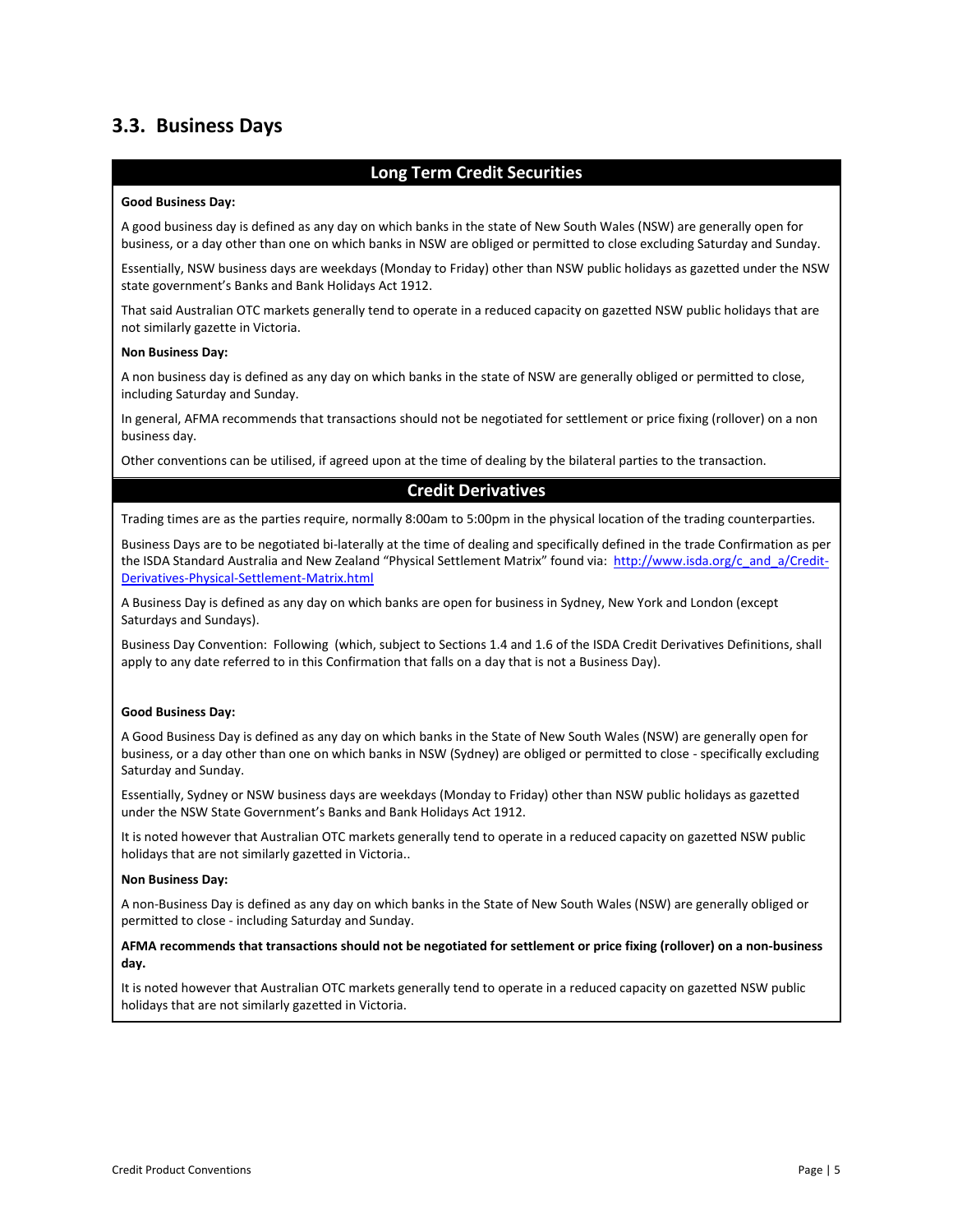# <span id="page-5-0"></span>**3.4. Standard Transaction Size (market parcel)**

| <b>Long Term Credit Securities</b>                                                                                                                                                             |                                 |  |  |  |  |  |
|------------------------------------------------------------------------------------------------------------------------------------------------------------------------------------------------|---------------------------------|--|--|--|--|--|
| Generally, minimum market parcels vary with specific products and issues. Minimum parcels and denominations should always be<br>confirmed prior to dealing. Some common denominations include: |                                 |  |  |  |  |  |
| Security                                                                                                                                                                                       | <b>Common Denomination</b>      |  |  |  |  |  |
| Mortgage backed securities                                                                                                                                                                     | AUD\$500,000 to AUD\$1,000,000+ |  |  |  |  |  |
| Floating rate notes                                                                                                                                                                            |                                 |  |  |  |  |  |
| Corporate bonds                                                                                                                                                                                |                                 |  |  |  |  |  |
| <b>Credit Derivatives</b>                                                                                                                                                                      |                                 |  |  |  |  |  |
| With the exception of Credit Indices transactions, the notional amount of each transaction is USD5 million unless otherwise specified<br>and agreed to by the parties at the time of dealing.  |                                 |  |  |  |  |  |
| The notional amount of Credit Indices transactions is USD10 million, unless otherwise specified and agreed to by the parties at the time<br>of dealing.                                        |                                 |  |  |  |  |  |
| Parties that have trading interest in sizes or currencies other than this market standard must specify as such at the time of stating their                                                    |                                 |  |  |  |  |  |

### <span id="page-5-1"></span>**3.5. Two Way Pricing**

bid/offer.

### **Long Term Credit Securities**

The market convention is for participants to declare their intentions either to buy or sell.

### **Credit Derivatives**

This refers to the practice where the counterparty quotes simultaneous bid and offer premiums for a given credit and term/maturity. Two-way prices may be shown through the broker market without disclosure (i.e. the same counterparty is on both sides of the position), or directly on a bi-lateral basis with disclosure.

Counterparties are not obliged to quote two-way prices, and may choose only to quote either a bid or offer premium against a given interest, unless otherwise specifically agreed to in advance.

## <span id="page-5-2"></span>**3.6. Quotation and Dealing**

### **Fixed Rate Bonds**

The market is quoted on a semi-annual yield to maturity basis, not a price basis.

Dealers generally quote on one of three bases:

- *Exchange of Futures for Physicals (EFP)* Is a service offered by the SFE. In the OTC market each stock trades at a spread to either the three year bond futures contract or the ten year bond futures contract. EFP works by two counterparties striking a deal to trade long term securities and agreeing to swap an agreed number of relevant futures contracts. The number of contracts is a function of the ratio of the PVBP of the stock to the PVBP of the relevant futures contract. Refer to ASX 24 Operating Rules Procedures 4800. For Exchange for Physical (EFP) transactions, interbank quotations will be based on the first futures expiry contract up to and including the day which is two business days prior to the expiry date. Subsequent to this, and until futures expiry, EFP interbank quotations will be based on the second futures expiry contract.
- *Outright* When a dealer deals on an outright basis they quote a yield to maturity at which they are willing to buy or sell the stock. There is no exchange of futures.
- *Switch* A switch is where a counterparty wants to buy one stock and sell another. This is generally quoted in terms of the difference between the yields to maturity of the two stocks.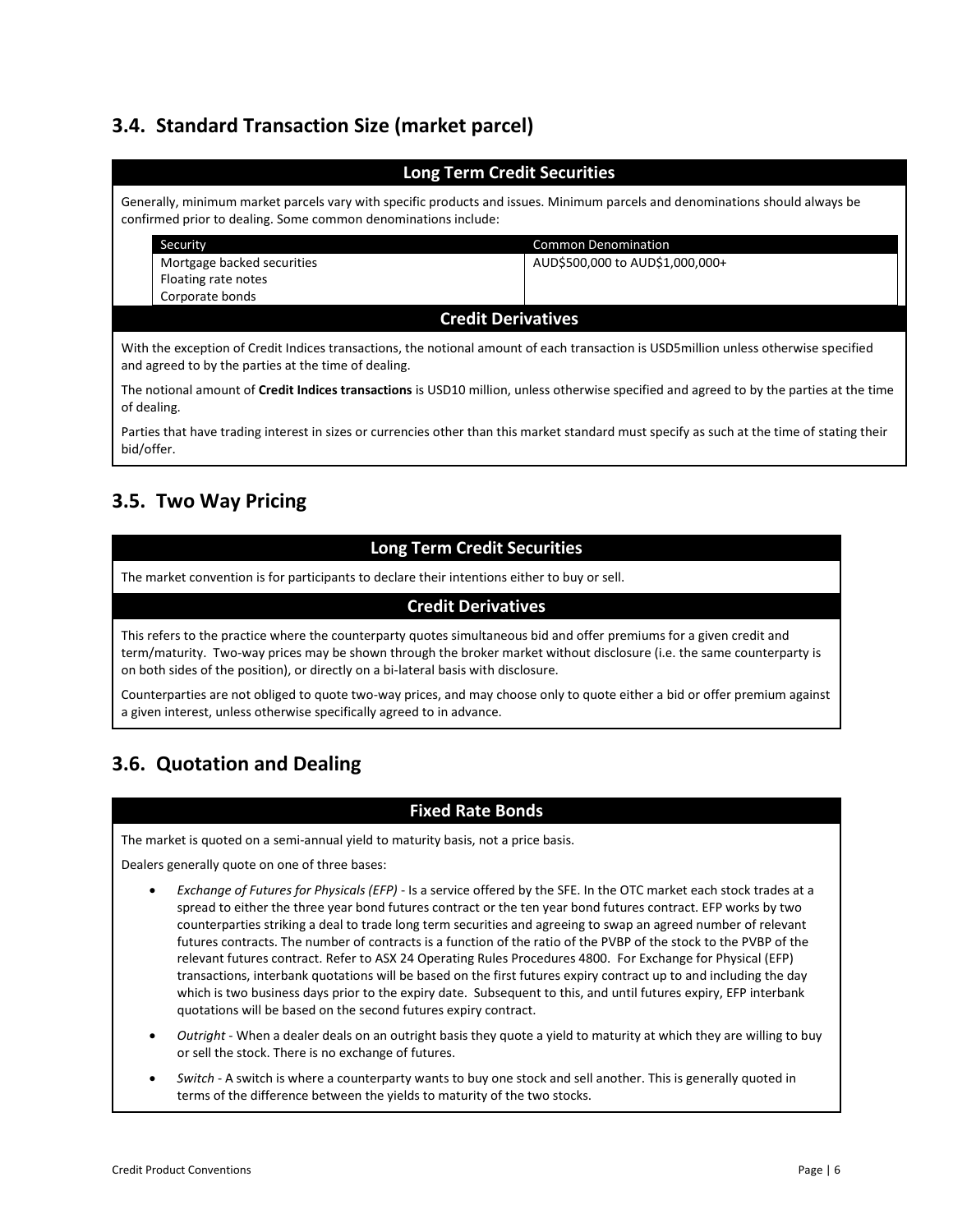### **Floating Rate Notes**

The market is quoted on a trading margin basis, usually as a margin above BBSW.

#### **Credit Default Swaps**

The **Fixed Rate** paid on a CDS transaction by the Protection Buyer to the Protection Seller is a basis point premium that has no reference to an interest rate benchmark. It is paid quarterly in arrears, in accordance with the agreed Day Count Convention and on the agreed Fixed Rate Payment Date(s).

Under Standard Australia and New Zealand Contract terms the **Fixed Rate** has been agreed to be quoted on a market standard basis as either **100bps or 500bps**.

The Dealt Rate is then applied to discount the Fixed Rate premiums and derive an upfront cash settlement on the transaction as determined under a standard model available at CDSW screen on Bloomberg, or at [http://www.cdsmodel.com/.](http://www.cdsmodel.com/)

Trades on the iTraxx™ index and under the Australia and New Zealand Standard have a fixed coupon and effective date, usually the first day of trading for a new index, and an upfront fee will be payable to reflect the difference from the coupon to the current market level and adjusting for any accrued interest.

Quoting convention is 'bid / offer', where 'bid' is the Fixed Rate the Protection Buyer will pay, and the 'offer' is the Fixed Rate the Protection Seller will receive.

### **Credit Linked Notes**

The spread paid by the Issuer of a Credit Linked Note is referenced to an agreed interest rate benchmark, depending on the denomination of the transaction (typically BBSW or USD-LIBOR). The terms governing the treatment of CLNs are the same as those for generic Debt Securities.

#### **Total Rate of Return Swaps**

Conventions governing Total Return Swaps are negotiated bilaterally between the counterparties, and defined under the contractual terms of the transaction. ISDA has published the 2007 Master Corporate Bond Total Return Swap Confirmation Agreement.

### <span id="page-6-0"></span>**3.7. Basis**

### **Long Term Credit Securities**

All fixed rate securities are quoted on an actual, 365 day fixed basis. The standard convention denominator doesn't adjust for leap years unless otherwise stated.

The price of the fixed rate securities is calculated using the RBA tender stock method formula.

#### **Credit Derivatives**

Basis quotation depends on the denomination of the transaction. AUD trades are quoted as actual/365 (Fix) and USD are quoted actual/360, using simple interest calculation payable in arrears.

### <span id="page-6-1"></span>**3.8. Maturity Conventions**

# **Fixed Rate Bonds** For fixed rate securities it is the following business day. **Floating Rate Notes** For floating rate instruments it can be either the following business day or modified following business day. **Credit Derivatives**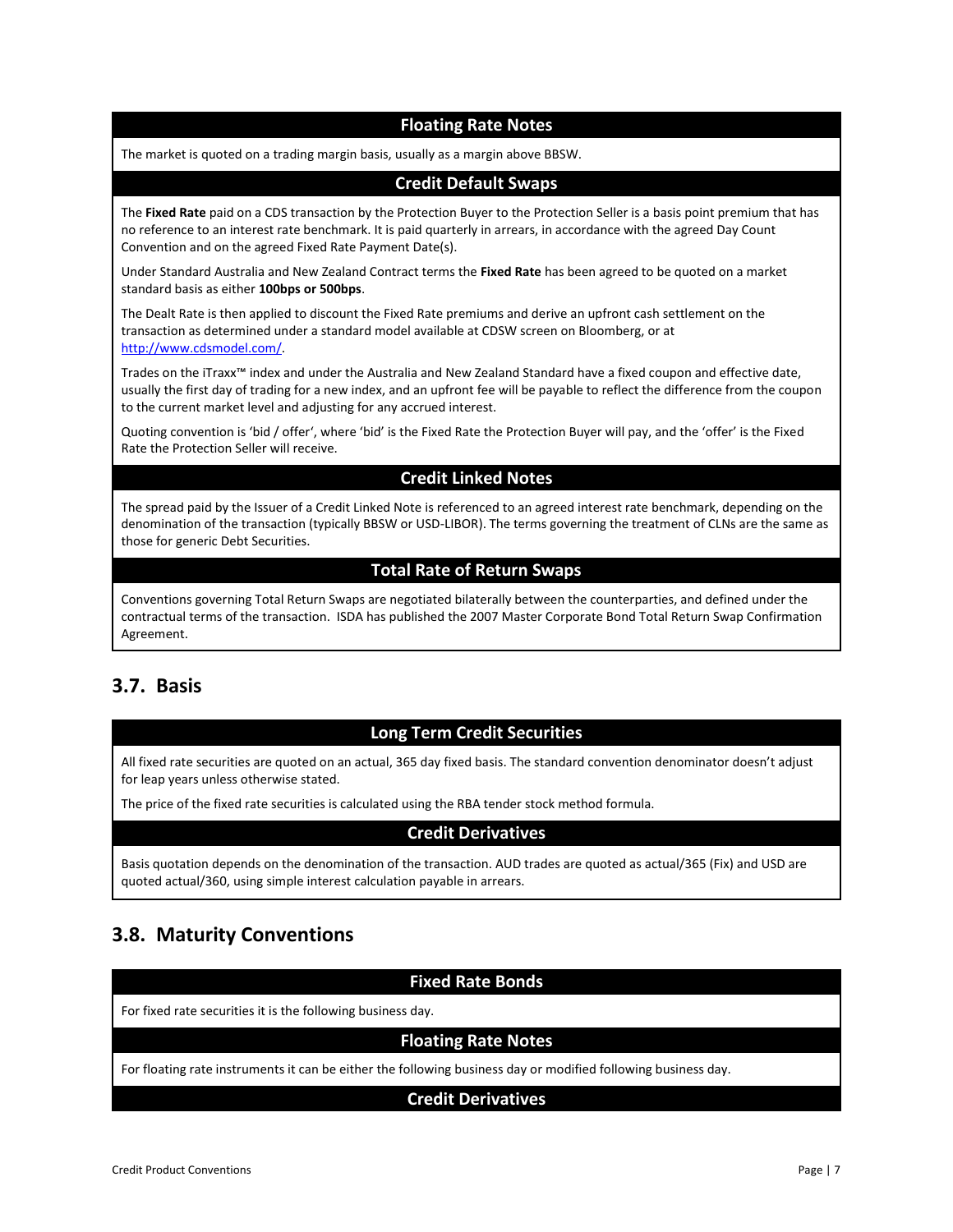Unless otherwise stated, scheduled maturities will be rolled to the next quarterly date, being the 20<sup>th</sup> of March, June, September or December. Thus, a five year trade dealt on March 15<sup>th</sup> 2008, or March 19<sup>th</sup> 2008, will terminate on March 20<sup>th</sup> 2013, and a five year trade on March 20th 2008 will terminate on June 20th 2013. The iTraxx™ indices are by convention rolling twice a year, with maturities in June and December.

# <span id="page-7-0"></span>**3.9. Settlement Rate or Index**

|                                                | <b>Floating Rate Notes</b> |
|------------------------------------------------|----------------------------|
| Floating rate securities are set against BBSW. |                            |
|                                                | <b>Credit Derivatives</b>  |
| Not applicable.                                |                            |

# <span id="page-7-1"></span>**3.10. Premium Payment Date(s)**

| <b>Long Term Credit Securities</b>                                                   |  |  |  |  |
|--------------------------------------------------------------------------------------|--|--|--|--|
| Not applicable.                                                                      |  |  |  |  |
| <b>Credit Derivatives</b>                                                            |  |  |  |  |
| As agreed by the counterparties and documented under Fixed Rate Payer Payment Dates. |  |  |  |  |

# <span id="page-7-2"></span>**3.11. Expiry Conventions**

| <b>Long Term Credit Securities</b>                                                                                                                                                                                           |  |  |  |  |
|------------------------------------------------------------------------------------------------------------------------------------------------------------------------------------------------------------------------------|--|--|--|--|
| Not applicable.                                                                                                                                                                                                              |  |  |  |  |
| <b>Credit Derivatives</b>                                                                                                                                                                                                    |  |  |  |  |
| The terms governing exercise / trigger are governed by the terms set out in the ISDA Standard Physical Settlement Matrix<br>located here: http://www.isda.org/c and a/docs/Credit-Derivatives-Physical-Settlement-Matrix.htm |  |  |  |  |

# <span id="page-7-3"></span>**3.12. Broker Conventions**

| <b>Long Term Credit Securities</b>                                              |  |  |  |  |
|---------------------------------------------------------------------------------|--|--|--|--|
| Not applicable.                                                                 |  |  |  |  |
| <b>Credit Derivatives</b>                                                       |  |  |  |  |
| Quoted markets are for agreed market standard terms unless otherwise specified. |  |  |  |  |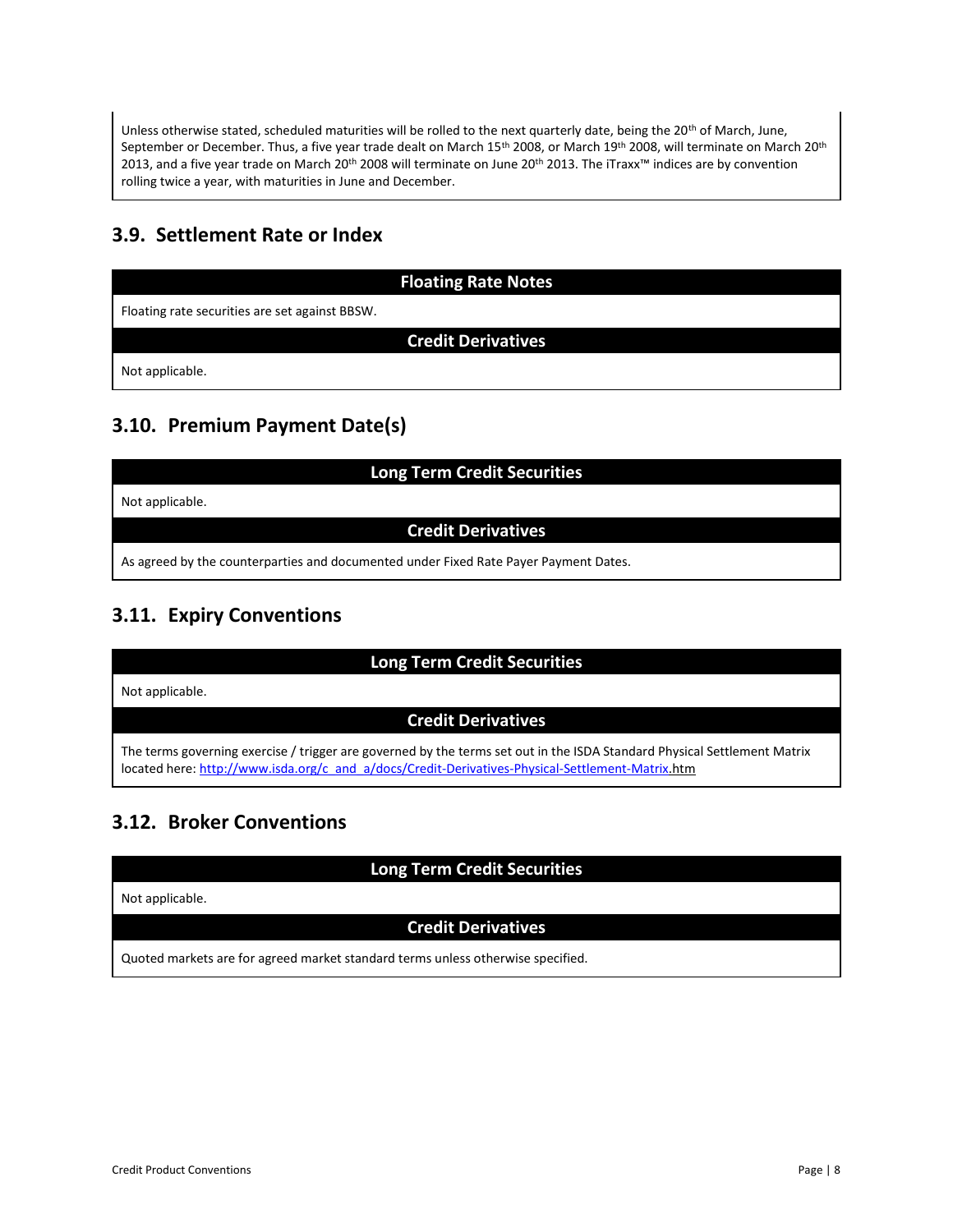# <span id="page-8-0"></span>**3.13. Confidentiality**

### **Long Term Credit Securities**

Names of counterparties will not be passed by brokers prior to dealing, unless both parties agree to the passing of their names.

When dealers are trading directly neither party should disclose the name of the counterparty to the transaction dealt or to other market participants.

In support of the ideals of price discovery and market transparency brokers may pass the size of deals dealt and the rate at which they were dealt (post trade) to other broker screen participants only. Brokers will not pass names of counterparties to a deal to other market participants.

#### **Credit Derivatives**

Given the nature of the underlying risk being transferred via the Credit Derivative product, counterparties agree that there is an implicit duty of confidentiality between them relating to disclosure of the details of any credit derivative transaction. Such a duty is deemed to apply to the counterparty as an individual and as an institution.

In addition to the above, the counterparties are free to execute bilateral Confidentiality Agreements as deemed necessary.

## <span id="page-8-1"></span>**3.14. Credit**

### **Long Term Credit Securities**

The ability to deal is subject to available settlement delivery limits and credit limits for the particular securities. Dealers should advise up front to the counterparty if they are unable to deal due to credit constraints.

#### **Credit Derivatives**

Under a Credit Default Swap transaction, the following credit risks arise:

- The Seller takes direct credit risk on the Reference Entity;
- The Buyer takes counterparty / replacement credit risk on the Seller.

Dealings between two inter-bank counterparties will be automatically deemed to not require prior authorization of credit absent a stipulation from the outset and within the confirmation that the transaction is "subject to credit" approval.

### <span id="page-8-2"></span>**3.15. Exercise of Options**

### **Long Term Credit Securities**

#### Not applicable.

### **Credit Derivatives**

Not applicable.

### <span id="page-8-3"></span>**3.16. Data Source**

**All Products** Not applicable.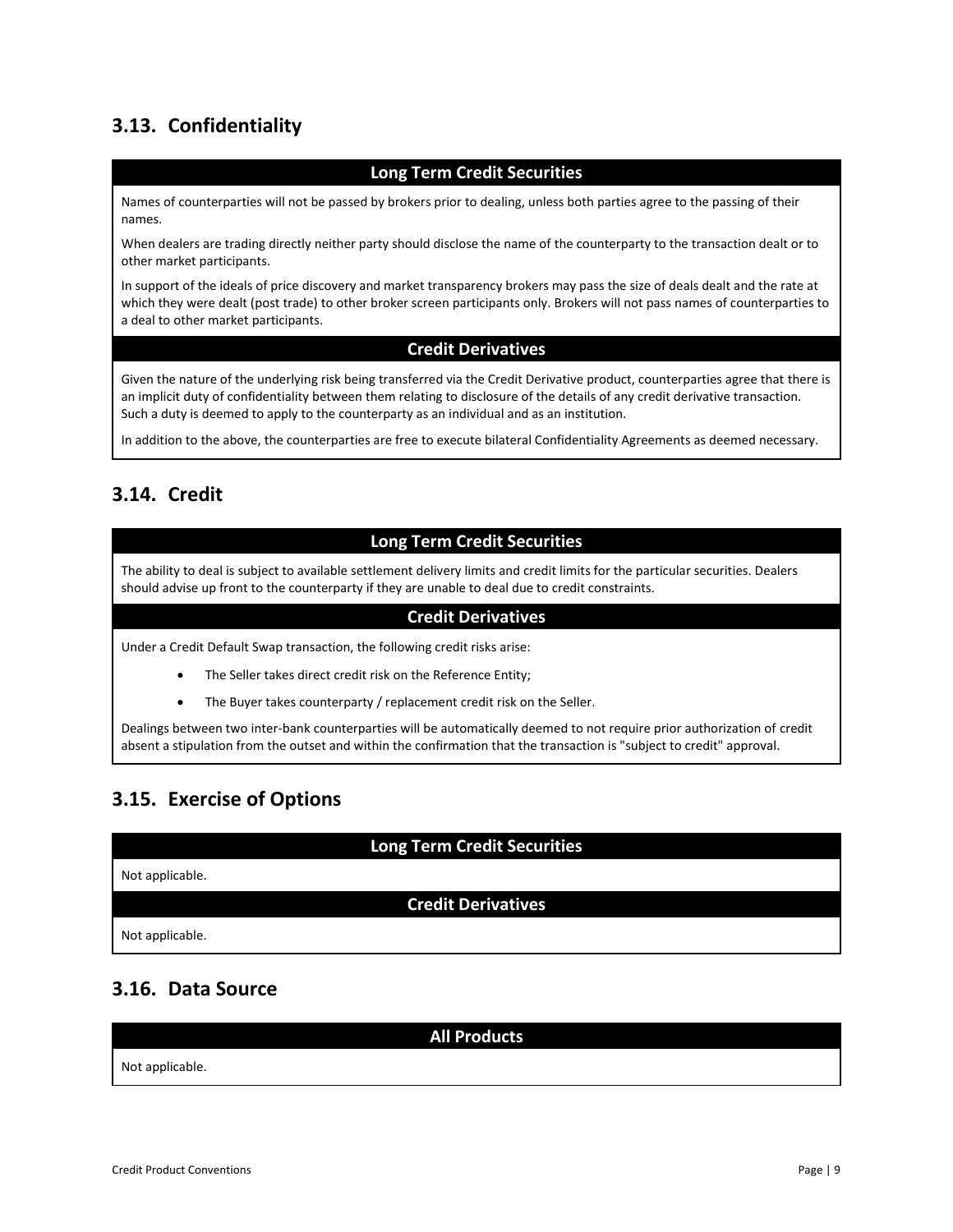### <span id="page-9-0"></span>**3.17. Pricing Formulae**

#### **Fixed Rate Bonds**

Fixed Rate Bonds are traded on a yield basis with the price per \$100 face value calculated using the AOFM treasury bond pricing formula with the gross price rounded to three decimal places.

For semi-annual securities that are near maturing (specifically those entitling a purchaser to only the final coupon payment and repayment of principal) the bank bill formula is applied to principal outstanding plus the final coupon.

In the case of securities that do not qualify for the AOFM pricing formula, the pricing formula specified by the applicable issuers for primary and secondary market trading will apply.

Disputes over the application of any formula are to be referred to the issuer for arbitration.

1) Basic formula:

$$
P = v^{f/d} [g(1 + a_n) + 100v^n]
$$

2) Ex-interest securities:

$$
P = v^{f/d}[ga_n + 100v^n]
$$

3) Near maturity bonds maturing between the record date for the second last coupon and the record date for the final coupon:

$$
P = \frac{100 + g}{1 + \left(\frac{f}{365}\right)i}
$$

4) Near maturity bonds maturing between the record date for the final coupon and the maturity of the bond:

$$
P = \frac{100}{1 + (\frac{f}{365})i}
$$

If the maturity date falls on a weekend or other non business day the proceeds date (ie. the next business day) is used in the calculation of *f*.

*P* = the price per \$100 face value

$$
v = \frac{1}{1+i}
$$

where 100*i* = the half yearly yield (per cent) to maturity in formulae (1) and (2), or the annual yield (per cent) to maturity in formula (3)

*f* = the number of days from the date of settlement to the next interest-payment date in formulae (1) and (2) or to the maturity date in formula (3)

*d* = the number of days in the half year ending on the next interest-payment date

*g* = the half yearly rate of coupon payment per \$100 face value

 $n =$  the term in half years from the next interest-payment date to maturity

$$
a_n = v + v^2 + \dots + v^n = \frac{1 - v^n}{i}
$$
 except if  $i = 0$  then  $a_n = n$ 

#### **Floating Rate Notes**

$$
P = \frac{Z(b + IM) \times \frac{d}{365} + (\frac{IM - TM}{k})A_n^i + 1}{1 + (r + TM) \times \frac{f}{365}} \times 100
$$

*P* = price per \$100 per face value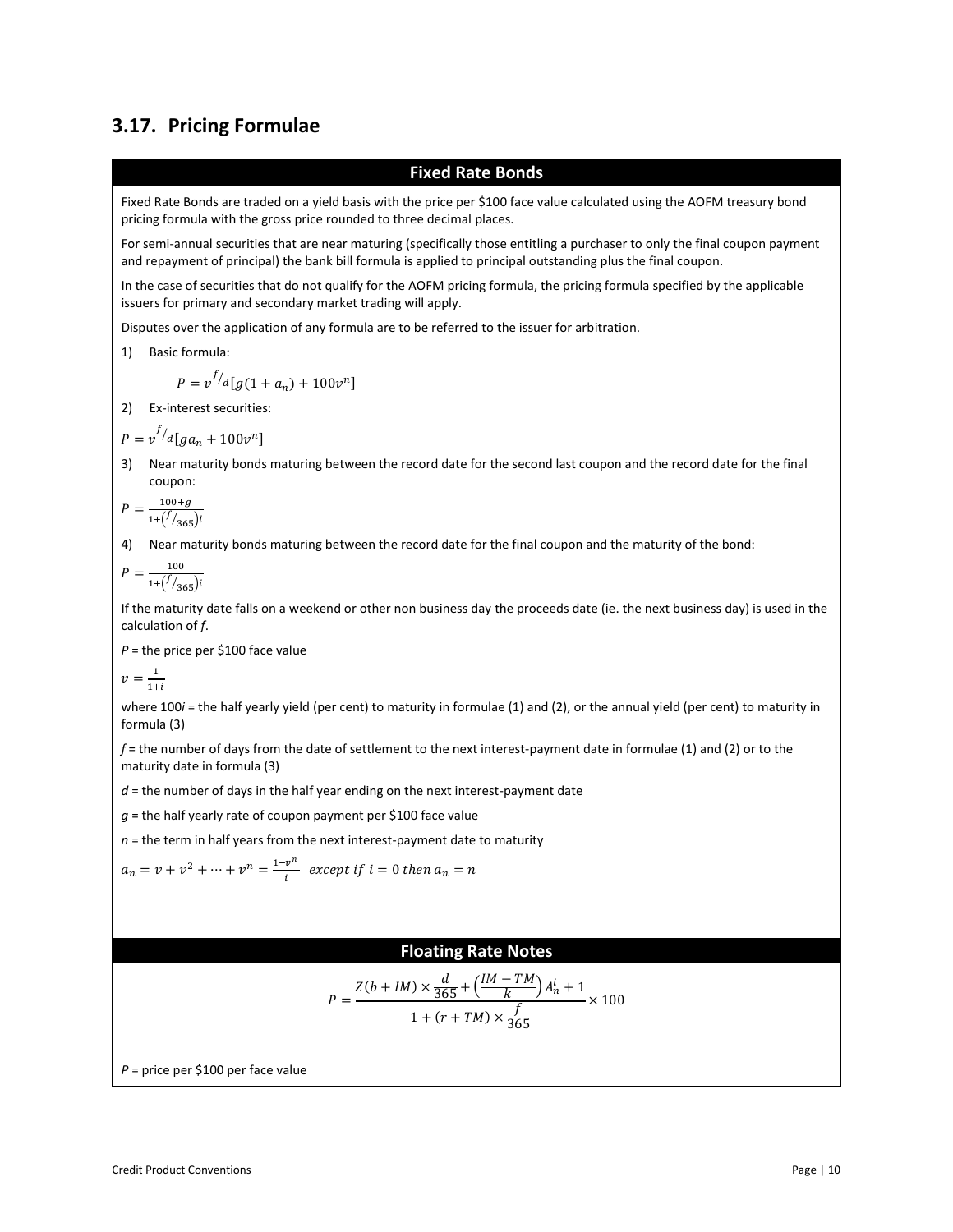*Z* = 1 if there is an annuity payment to the purchaser at the next annuity payment date, 0 if there is no payment to the purchaser at the next annuity payment date

*b* = the floating benchmark rate from last interest reset date to next interest rate date

*d* = number of days in current interest period

*IM* = interest margin (as a percentage) paid in addition or deduction from the floating benchmark

*TM* = trading margin (as a percentage) paid in addition to the floating benchmark

*r* = the floating benchmark rate to the next interest rate reset date

*f* = number of days from pricing/settlement to next interest payment date

$$
A_n^i = \frac{1 - (1+i)^{-n}}{i}
$$

$$
i = \frac{s + TM}{k}
$$

If  $i = 0$ , then  $A_n^i = n$ 

 $k =$  payment frequency of FRN (eg.  $2 =$  semi-annual,  $4 =$  quarterly)

*s* = yield from settlement to the maturity of the FRN (with frequency *k*)

*n* = number of complete interest periods to maturity as at the next interest payment date

Market participants are under no obligation to use the benchmark rates referred to above if the market has moved since the benchmarks were set.

When the floating reference rate being used is the BBSW rate, *b* and *r* should be BBSW rounded to two decimal places. *s* should be the swap rate negotiated by the counterparties entering into the transaction , ensuring rates used are of similar frequency (or converted) to the FRN, then straight line interpolated to the maturity date if necessary, then rounded to two decimal places. The FRN price should be calculated to three decimal places.

*Interpolation*

- Dates for BBSW are based on the modified following business day basis.
- Actual next interest payment date and maturity date are used.
- When interpolating *r*, BBSW is supplemented by the RBA target cash rate (RBA30) with a date of the next business day.
- Swap rates 4 years and over need to be converted from semi-annual fixed rates versus 6 month BBSW to quarterly fixed rates versus 3 month BBSW (assuming quarterly frequency on FRN).
- When interpolating *s*, swap rates are supplemented by the 1 to 6 month BBSW rates and the RBA target cash rate.
- Linear interpolation is used unless otherwise stated and agreed.

#### **Floating Rate Securities with negative interest rates but with a zero rate floor coupon**

Where the swap rate is less than the negative of the interest margin and there are no positive coupons at or beyond the next coupon date but there is a zero floor on the coupons, the following AFMA floating rate note convention formula should be used:

$$
P = \frac{Z(b + IM)^{+} \times \frac{d}{365} + (1 + i)^{-n}}{1 + (r + TM) \times \frac{f}{365}} \times 100
$$

Where:

 $Z(b + IM)^+$  = *max* { $Z(b + IM)$ ,0}

### **Credit Derivatives**

This is the standard for determination of the upfront amount when entering into a CDS as per the ISDA CDS Standard Model. This also applies for termination of existing deals.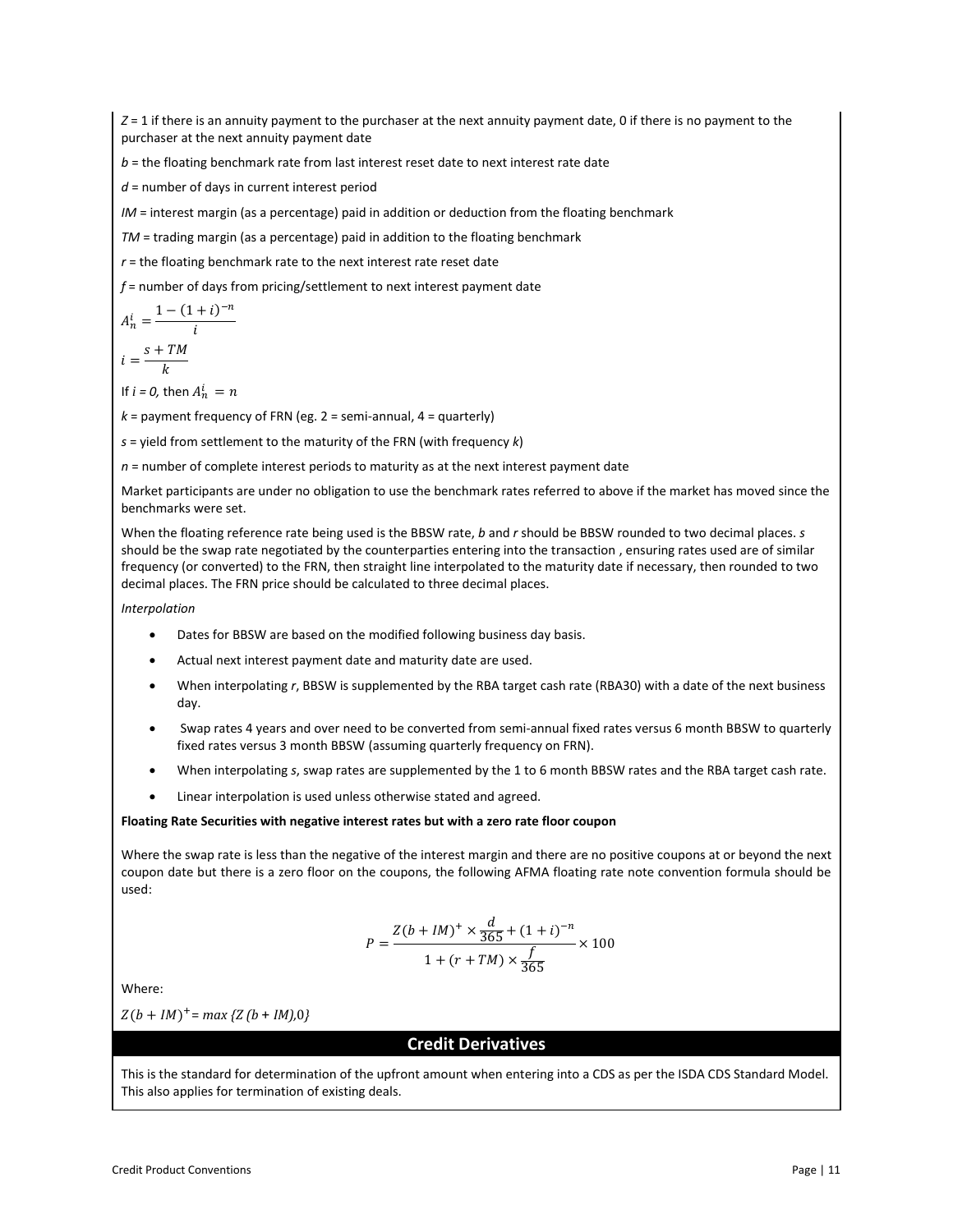# <span id="page-11-0"></span>**3.18. Other Dealing Conventions**

### **Long Term Credit Securities**

#### **Transaction Costs and Expense Management**

In accordance with international debt capital markets practice, issuers are expected to pay for any legal expenses of their legal counsel (and incurred for their benefit) themselves. Ongoing listing fees, registry and paying agency fees and other market fees associated with the ongoing maintenance of the instrument should be borne by the issuer for the life of the instrument (including costs associated with increases of the instrument).

### **Credit Derivatives / Total Rate of Return Swaps**

#### **Trading**

Having agreed to the contract terms as outlined below*,* inter-bank counterparties trading CDS and TRORS are considered to be 'dealt' as of the Trade Date. This notwithstanding, counterparties *may* specifically stipulate on the Trade Date that completion of the deal is conditional upon:

- **Credit**  A Buyer may require (internal) confirmation of counterparty credit limits on the Seller, and / or Seller may require (internal) confirmation of credit limits on the Reference Entity
- **Documentation -** Negotiated details of trades will be recorded on confirmations as per the ISDA Standard Physical Settlement Matrix with the confirmation to act as the final reference documentation to resolve any potential disagreement between parties.

#### **Contract Terms**

The contractual terms for a credit derivative transaction between the counterparties remains subject to bilateral negotiation, however (at the time of writing), the terms below are accepted as the market standard CDS conventions.

Required deviations / alterations to these market standard terms should be clearly stated by the appropriate counterparty *at the time* that counterparty's dealing interest is stated. Required deviations / alternations may be communicated either verbally, by written or electronic mail, or with an indicative term sheet.

If no deviations / alterations are stated by either party at the inception of the transaction, the following standard market conventions shall be deemed to apply.

#### **Confirmation**

All CDS transactions are documented under a Confirmation form, incorporating the definitions and provisions contained in the most current ISDA Credit Derivatives Definitions as published by the International Swaps and Derivatives Association

#### **ISDA® Documentation**

Where the transaction counterparties already have an ISDA Master Agreement in place, the terms of the CDS will supplement, form part of and be subject to that Master Agreement.

Where there is no ISDA Master Agreement, the counterparties agree that the CDS Confirmation evidences a complete and binding agreement between them, and that they will use all reasonable efforts to negotiate, execute and deliver an ISDA Master Agreement as promptly as possible.

#### **Trade Date**

The business day on which the counterparties agree:

- Reference Entity;
	- o (Reference Obligation is agreed to be that specified by Markit Partners Reference Entity Database (RED) available as REDL command under Bloomberg or a[t www.markit.com\)](http://www.markit.com/)
- Notional Amount and Denomination;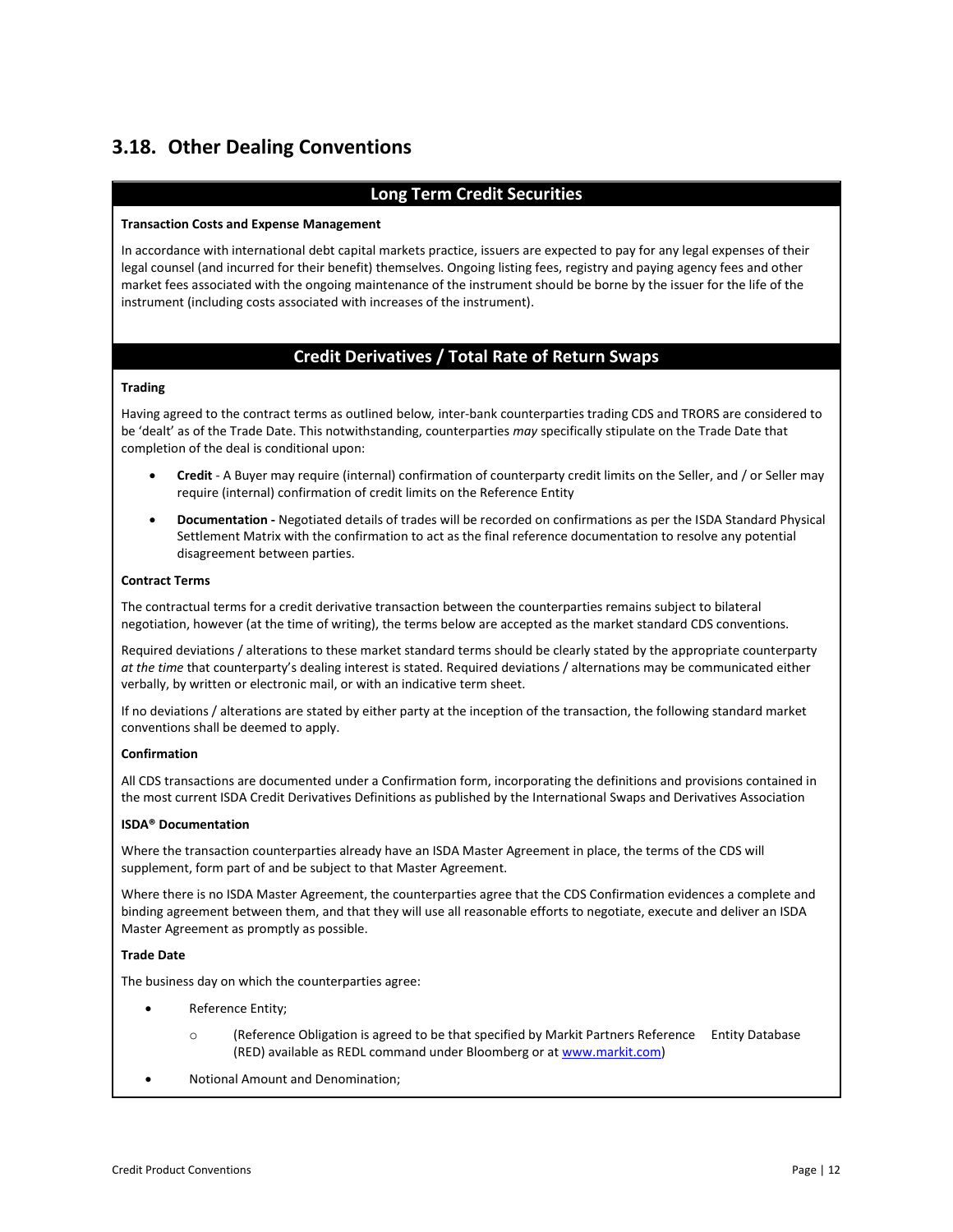- Scheduled Termination Date;
- Fixed Rate Payment (premium level) agreed at 100bps or 500bps
	- o Upfront Cash Settlement amount determined by reference to the standard CDS model as available through Bloomberg CDSW screen or a[t http://www.cdsmodel.com/](http://www.cdsmodel.com/)

Other Standard Australian Corporate contract terms are documented at ISDA and available at the following link: [http://www.isda.org/c\\_and\\_a/Credit-Derivatives-Physical-Settlement-Matrix.html.](http://www.isda.org/c_and_a/Credit-Derivatives-Physical-Settlement-Matrix.html) Counterparties should highlight any deviations from the accepted market conventions, as stated herein, at the outset of the transaction. Where such nonstandard deviations have been highlighted, the Trade Date will become the date on which the counterparties have agreed to all the above terms of the transaction and all of the proposed deviations.

#### **Effective Date**

The trade date *plus* one Calendar Day.

**Calculation Agent**

Seller

#### **Fixed Rate Payer Payment Dates**

Quarterly, in arrears, on that date of the month that is the same as the Scheduled Termination Date, and inclusive of the Scheduled Termination Date. eg : a Scheduled Termination Date of 20<sup>th</sup> June 2011, would mean Fixed Rate Payer Payment Dates on the 20<sup>th</sup> day of each March, June, September and December.

The first Fixed Rate Payment Date may be long (or short) to match the above dates.

# <span id="page-12-0"></span>**4. Confirmation**

### <span id="page-12-1"></span>**4.1. Timing**

### **Long Term Credit Securities**

All trades entered into must be confirmed either electronically or in writing by both parties on the day that the transaction was executed.

#### **Credit Derivatives**

No specific convention.

## <span id="page-12-2"></span>**4.2. Obligations of Dealers**

### **Long Term Credit Securities**

Every endeavour should be made for dealers to complete dealing tickets or enter trades into the front office dealing systems in a timely manner to assist back office to generate and deliver confirmations to the transacting party.

### **Credit Derivatives**

All trades must be confirmed in writing, in accordance with the conventions and conditions as outlined above. The counterparties agree to negotiate the documentation in good faith and, using all reasonable efforts, to promptly negotiate, execute and deliver the Confirmation.

Dealers should ensure that tickets are produced in a timely fashion.

## <span id="page-12-3"></span>**4.3. Documentation**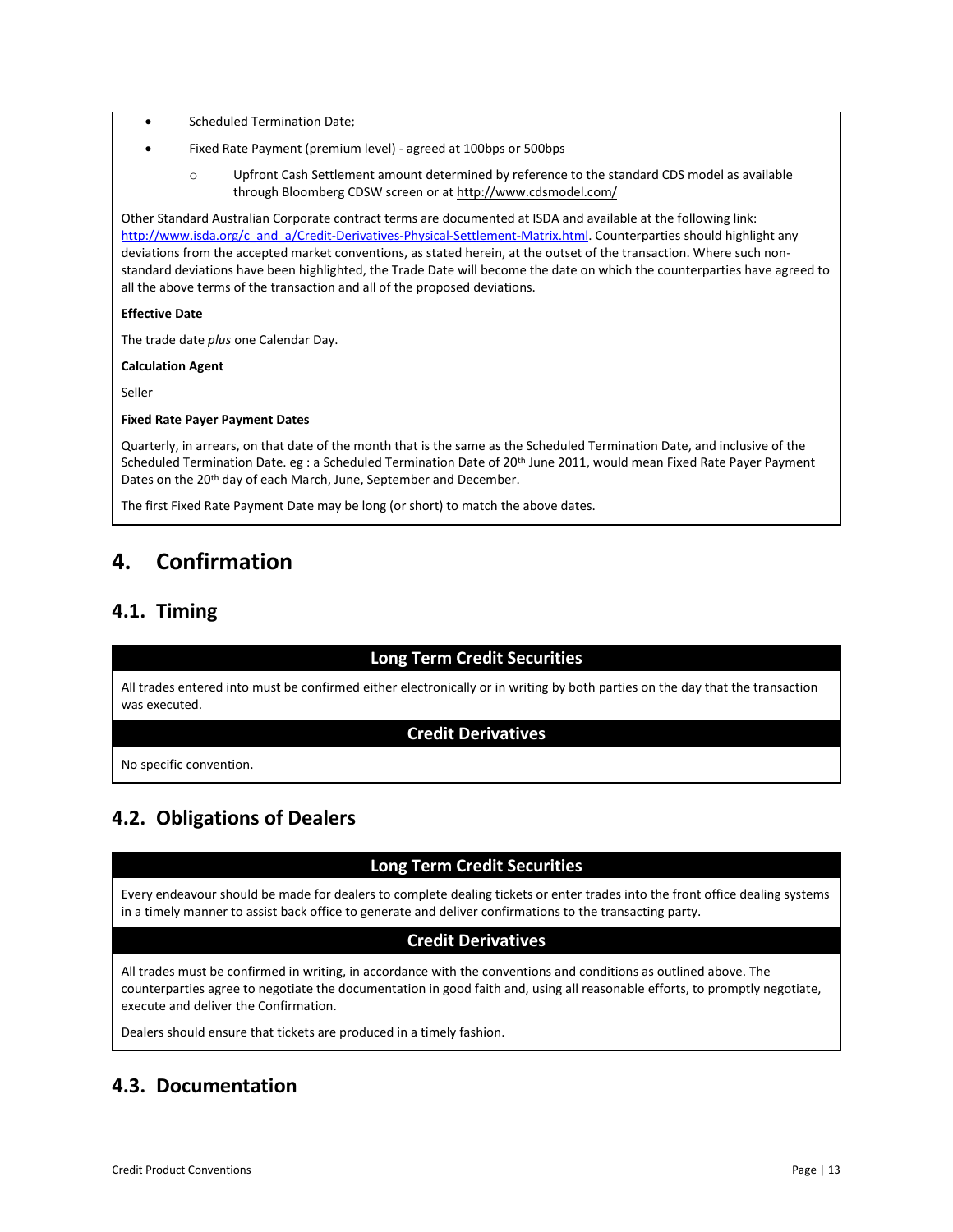### **Long Term Credit Securities**

#### Not applicable.

#### **Credit Derivatives**

ISDA documentation and definitions apply, as per the most current ISDA Credit Derivatives Definitions, and any accompanying supplements as published time to time by the International Swaps and Derivatives Associations Inc.

The Protection Seller will prepare the documentation for the transaction (being indicative term sheets, draft and final confirmations) unless otherwise agreed to by the counterparties.

### <span id="page-13-0"></span>**4.4. Other Confirmation Conventions**

#### **All Products**

No specific convention.

# <span id="page-13-1"></span>**5. Settlement**

### <span id="page-13-2"></span>**5.1. Physical Settlements**

| <b>Long Term Credit Securities</b>                                                                                                    |                                                        |                                    |  |  |  |
|---------------------------------------------------------------------------------------------------------------------------------------|--------------------------------------------------------|------------------------------------|--|--|--|
| Settlement dates on long term credit securities are open to negotiation, however the following times are standard:                    |                                                        |                                    |  |  |  |
|                                                                                                                                       | <b>Type of Security</b>                                | Settlement                         |  |  |  |
|                                                                                                                                       | Long Term Credit Securities with >6 months to maturity | Trade date plus two business days. |  |  |  |
| <b>Credit Derivatives</b>                                                                                                             |                                                        |                                    |  |  |  |
| The Terms Relating to Physical Settlement are governed by the ISDA Credit Derivatives Definitions, and the individual<br>Confirmation |                                                        |                                    |  |  |  |

## <span id="page-13-3"></span>**5.2. Cash Settlements**

### **Long Term Credit Securities**

Not applicable.

### **Credit Derivatives**

The Terms Relating to Cash Settlement are governed by the ISDA Credit Derivatives Definitions, and the individual Confirmation.

## <span id="page-13-4"></span>**5.3. Other Settlements Conventions**

### **Long Term Credit Securities**

If failed settlement occurs the deal will settle on the following business day with no rate adjustment, i.e. at the original agreed settlement price. If settlement continues to fail the settlement price does not alter unless the two parties agree. This is in fact a penalty to the defaulting party as one days interest is accrued to the buyer.